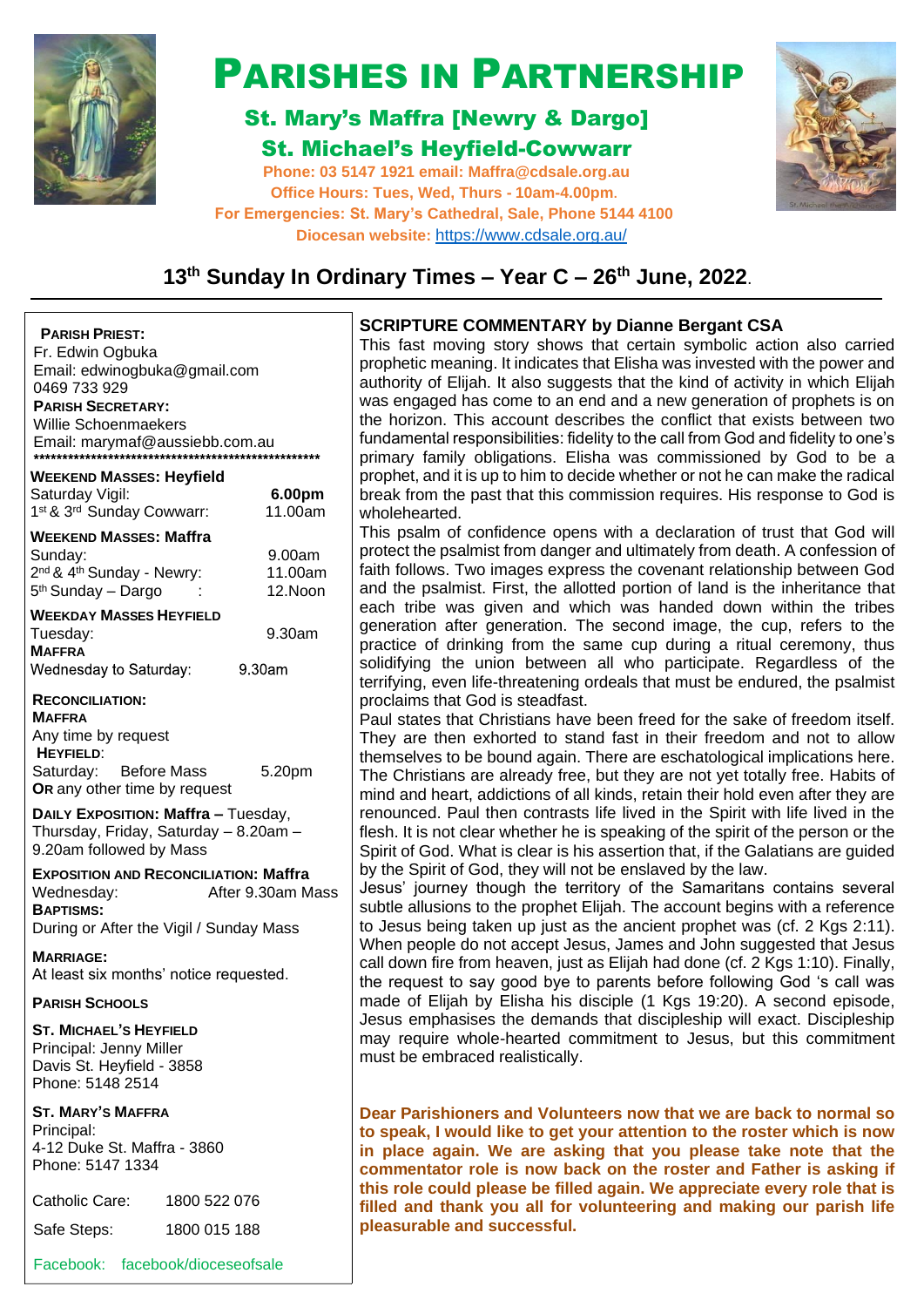## **MEETINGS AND EVENTS:-**

**Parish Dinner Monday 4 th July,**  at the Sporting Club Maffra 6pm. **RSVP a Must, please ring 0411436227 for bookings. All Welcome!**

The parish dinner is a monthly dinner who meet for fellowship and the parish community, they meet on the 1<sup>st</sup> Monday of every month. RSVP is essential.

#### **. Request for Volunteer**

St Mary's Parish sincerely thanks Val Hackwill for the many years she has so meticulously looked after the laundering of the St Mary's Church small Altar cloths.

This special role is now vacant. I warmly invite any interested parishioners to please contact the Parish Office (5147 1921) or myself ( 0407 353 750). Duties: washing and ironing of these cloths, on a weekly basis. Marianne (Sacristan).

#### **ST VINCENT PALLOTTI SCHOLARSHIP TRUST**

The St Vincent Pallotti Scholarship Trust offers scholarships to enable lay people to further their understanding and skills in leadership/ministry or a specialised activity, such as promoting faith enhancement, social justice and pastoral care More information Applications Forms are available on our website [https://pallottine.org.au/scholars](https://pallottine.org.au/scholarships/st-vincent-pallotti-) [hips/st-vincent-pallotti](https://pallottine.org.au/scholarships/st-vincent-pallotti-)cholarship-for-lay-ministry.html Closing Date 29 July 2022

#### **Planned Giving Envelopes The new planned giving year started on the 5th June. New envelopes are now available and ready to be picked up from the back of Maffra and Heyfield Churches.**

**Please check to see if your Working With Children Checks are still valid if not please renew, if you have a problem please ring Willie at the parish office.**

# **PLEASE PRAY FOR THE DEAD:-**

#### **Anniversaries:**

Marjorie Kelly, Pearl Kierce, Rod Heatley, Terry Kyne, Jack Higgins, Bryan Hawes, Evelyn Gilder, Thomas Siladi, Ian Murphy, Peter Kowal, Babe Ada Poppy Nikolajew, Annie Walkley, Bessie Wyatt, Stuart McLinden, Len Breheny, Dorothy O'Malley, Joe Dawson, Agnes Costello, Grace Cummins, Veronica Rice.

Frs. Francis (Frank) O'Regan, Michael Dwyer, Eugene O'Connell, Michael Dwyer, Prof. Fr. Sylvester Barry, Mgr William (Bill) Walsh, Mgr John Gallagher,

Care for the Sick**:** If you know of anyone who is unable to get to Mass and would like the Eucharist brought to them, please advise us on 5147 1921.

**We pray for ALL who suffer (at present) in body, mind or spirit:**  Kevin Bennett, Anne Turra, Marge Canny, Belinda Weatherley, Archie Schacht, Coral Justice, Julie Frew, Peter Smyth, Fr. Brian O'Connor, John Phelan, Lyn McLindin, Ann Martin, Evelyn Bourke, Gerry Gray, Maree Welsh, and all those who seek our prayers.

# **WE ARE A CHILD SAFE PARISH**

*Any children, young persons and vulnerable adults have a right to feel safe and be safe. If you are concerned about any form of abuse, or believe that someone is at significant risk, you should immediately raise your concerns with one of our Parish Safeguarding Officers. Contact Via the Parish Office: 03 5147 1921.*

> **PARISH SAFEGUARDING OFFICERS ST. MARY'S:** Terry Donahoe  **ST. MICHAEL'S**: Ed O'Brien

**WEEKLY CO***LLECTION PRESBYTERY:* \$ 725 ST. MARY'S PG: \$2657 ST. MICHAEL'S PG: \$ 275

# **REFLECTION by Dianne Bergant CSA**

Today we consider some of the personal difficulties we might have to face as disciples. First, there is no part-time discipleship. Our commitment must be wholehearted and complete. We must have a willing attitude that frees us interiorly from all other concerns so that we might be able to follow Christ regardless of our state in life or our<br>occupation. This attitude of occupation. This attitude of commitment comes not merely from our own generosity of heart but from our having been transformed into Christ through faith and baptism.

We may face conflicts when our various allegiances seem to clash. We may have family responsibilities. There are children to raise, elderly parents or infirm relatives to care for. What does discipleship require of us? We all must earn a living. Are we expected to leave our employment to follow Jesus? And if so, what then will we do? All disciples must face the interior struggle caused by the conflict of legitimate responsibilities. The freedom of which Paul speaks comes with genuine love. If, out of love, we can negotiate successfully these conflicts caused by competing responsibilities, without compromising our total commitment to Christ, we will find a new kind freedom. This is the freedom that enables us to be faithful to both sets of responsibilities according to the proper priority. We will see that commitment to Christ is primary and the circumstances of our lives with the accompanying responsibilities set the parameters within which we live out our commitment. It is not in opposition with these responsibilities or despite them, but by means of or through them that we live out our discipleship.

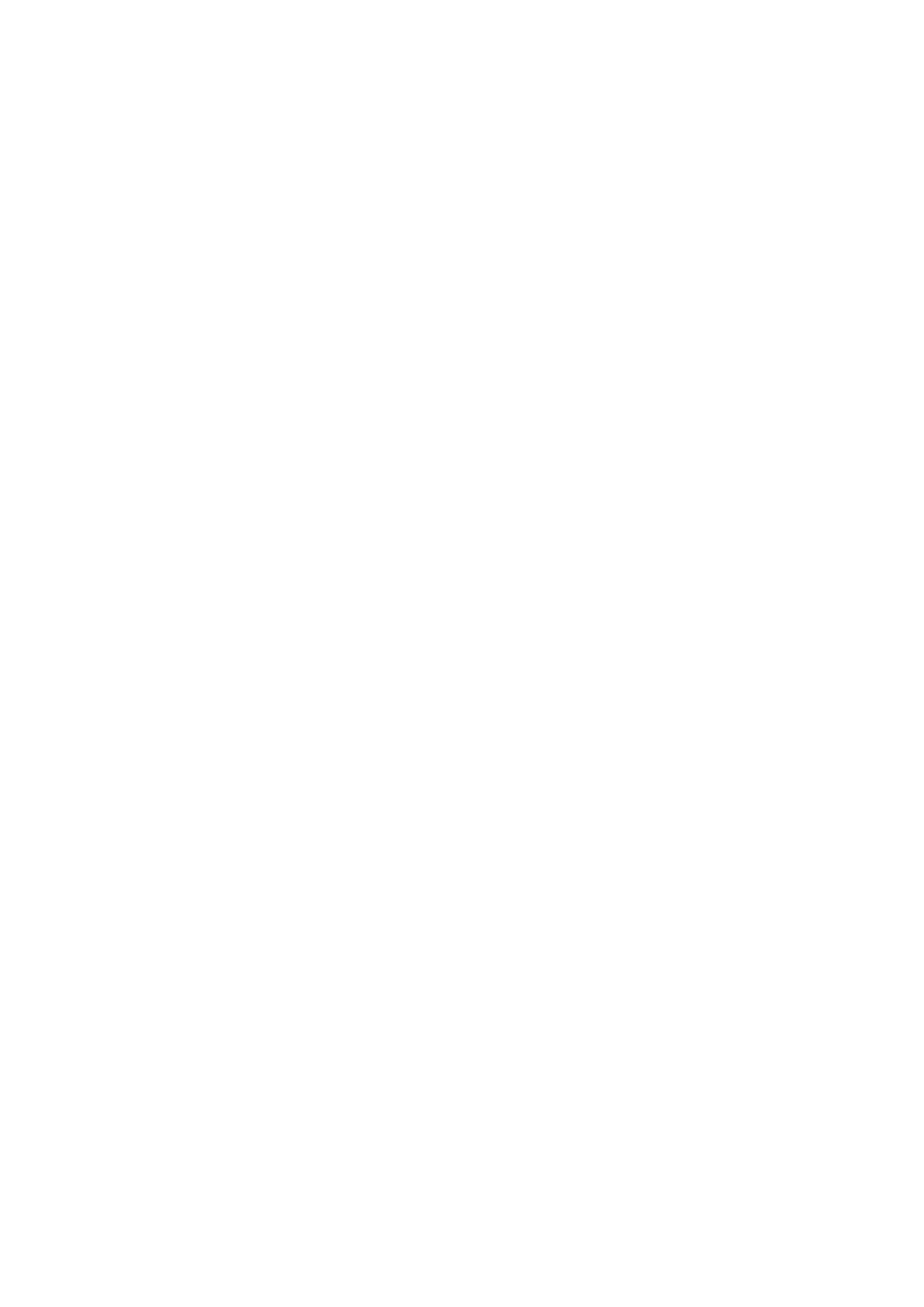|                         | <b>MAFFRA PARISH LITURGICAL ROSTER [July]</b>   |                                  |
|-------------------------|-------------------------------------------------|----------------------------------|
| LITURGY:                | Sun: $3rd$                                      | Office                           |
| READER:                 | $3^{\mathsf{rd}}$<br>Sun.                       | Kevin Christensen                |
| <b>COMMENTATOR:</b>     | 3 <sup>rd</sup><br>Sun.                         | <b>Michael Dillon</b>            |
| EXTRA ORDINARY MINISTER | 3 <sup>rd</sup><br>Sun.                         | <b>Michael Dillon</b>            |
| <b>COMPUTER:</b>        | $3^{\mathsf{rd}}$<br>Sun.                       | Mary Fjellner                    |
| <b>COLLECTORS:</b>      | 3 <sup>rd</sup><br>Sun.                         | Jean Greenslade and Nick Munro.  |
| <b>ALTAR SERVERS:</b>   | $3^{\text{rd}}$<br>Sun.                         | N/A                              |
| <b>FLORISTS:</b>        | Sun. 3rd                                        | Marg Durrant & Gil Wals          |
| SACRISTANS:             | Sun. $3rd$                                      | Pauline Phelan and Sylvia Neaves |
| <b>HOLY VESSELS:</b>    | Month Of July                                   | <b>Francis Dwyer</b>             |
|                         | <b>HEYFIELD PARISH LITURGICAL ROSTER [JULY]</b> |                                  |
| READER:                 | Sat. $2^{nd}$                                   | George Bogusz                    |
| <b>FLORISTS:</b>        | Sat. $2nd$                                      | <b>Sheila McInnes</b>            |
| <b>ALTAR LINEN -</b>    | MONTH OF JULY                                   | <b>Carmel Pittari</b>            |
|                         | ST BRIGID'S COWWARR (JULY)                      |                                  |
| <b>READER</b>           | Sun. $3rd$                                      | N/A                              |
| <b>CHURCH CLEANING</b>  | MONTH OF JULY                                   | Mary O'Brien                     |

**SECOND ASSEMBLY OF THE PLENARY COUNCIL:** With just two more weeks to go, please keep in your prayers our members, **Bishop Greg Bennet, Fr Peter Slater VG, Fr Denis O'Bryan EV, Lize Privitera, Katherine Jelavic and Sr Mary Olofu,** who have been preparing in several ways including, listening and discerning. There are 30 motions across eight mission which will form the backbone of their reflection, discussion and decisions at the Second Assembly due to take place from the **3rd to 9th July2022**. The framework for motions can be accessed at [www.cdsale.org.au](http://www.cdsale.org.au/)

# **Aboriginal and Torres Strait Islander Sunday: 3rd July 2022**

The Harvest is plentiful but the labourers are few. Get up! Stand up! Show up! is the theme this year for the aboriginal and Torres Strait Islander Sunday that is celebrated on the first Sunday of July every year. I have attached the Poster and the Resource booklet to this email.

Here is the link to these resources that contains downloads and multimedia kits.

[https://www.natsicc.org.au/2022-atsi-sunday.html?mc\\_cid=ead1e9809c&mc\\_eid=810c5d4e33#poster](https://www.natsicc.org.au/2022-atsi-sunday.html?mc_cid=ead1e9809c&mc_eid=810c5d4e33#poster)

# **2022 Child Safety Week COMPETITION**

# **Get creative. Tell us what makes you feel safe and supported?**

The Diocese invites all school-age children to participate in a competition where entries can be a poster (digital or scanned in electronic form) or video (mp4).

See entry form, ideas and support materials on<https://www.cdsale.org.au/child-safety-week> or contact your parish.

Entries close **Friday 22 July 2022**

# **PERSONAL ORDINARIATE MASSES**

# **COWWARR: ST BRIGIDS'**

**MONDAY: 9.00AM TUESDAY: 6.00PM WEDNESDAY: 10.00AM THURSDAY: 10.00AM FRIDAY: 6.00PM SATURDAY: 10.00AM SUNDAY: 9.30AM**

## **MIRBOO NORTH: ST JOSEPH'S CATHOLIC CHURCH 2ND SUNDAY OF THE MONTH: 4.00PM 4TH SUNDAY OF THE MONTH: 4.00PM**

**CONFESSION: BEFORE EACH MASS**

**ANY ENQUIRES PLEASE CONTACT: FR KEN CLARK EV GIPPSLAND ORDINARIATE 13 CHURCH STREET COWWARR, VIC 3857**

**TEL: 0403383873 BLOG: HTTPS://GIPPSLANDORDINARIATE.WORDPRESS.COM**